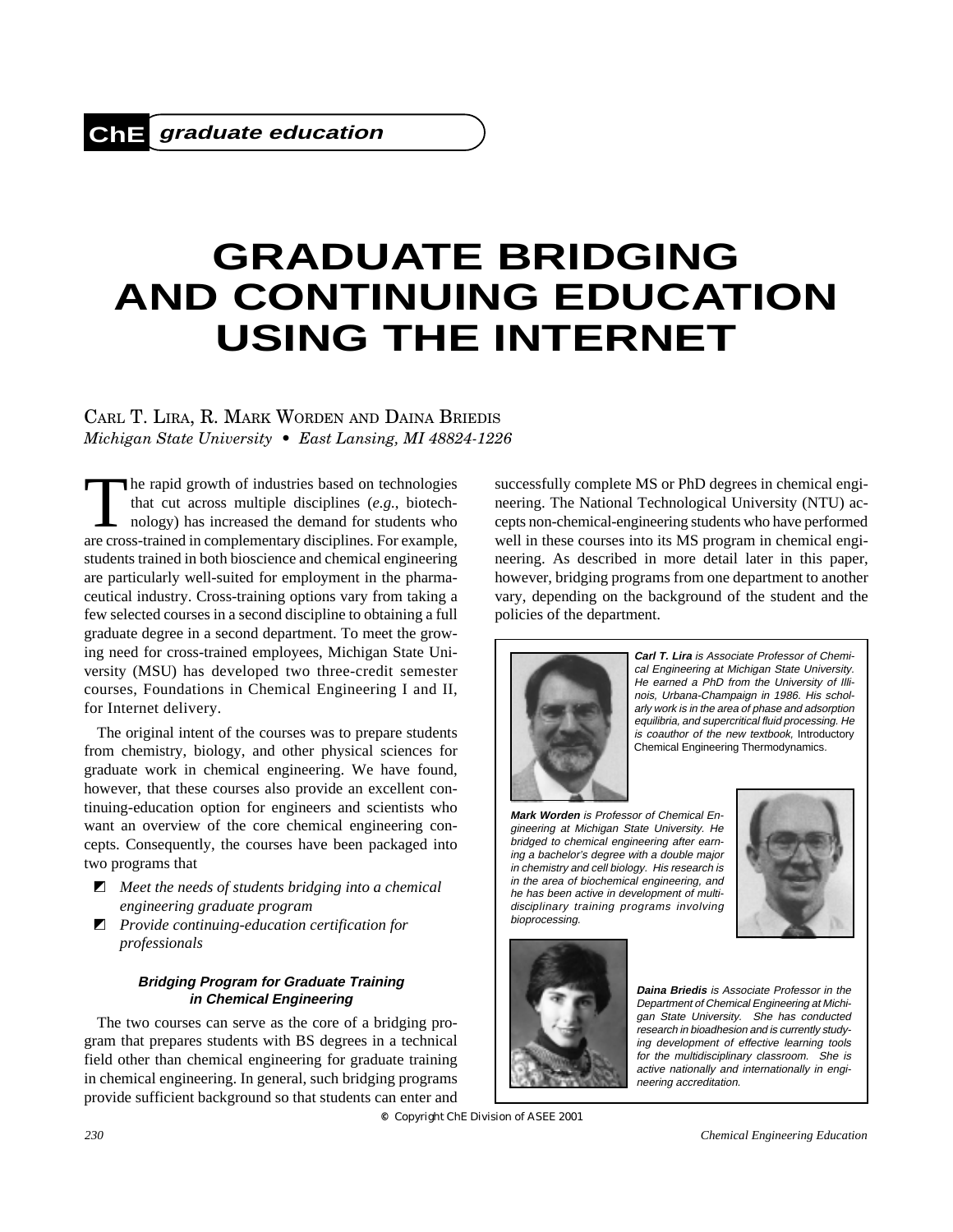## **graduate education**

#### **Certificate Program for Continuing Education**

The courses provide a continuing-education opportunity for science and engineering professionals who would benefit from knowledge of chemical engineering concepts, terminology, and calculation methods. The two courses include most of the foundational principles covered in the undergraduate chemical engineering curriculum. Environmental engineers, chemists, biochemists, mechanical engineers, agricultural engineers, food scientists, and others have taken these courses to enhance their technical backgrounds. A Certificate of Completion in Foundations of Chemical Engineering is awarded to students who perform at the grade level of 3.0/4.0 or better.

#### **HISTORICAL PERSPECTIVE**

The Foundations in Chemical Engineering course sequence is an Internet version of a two-course program that has been taught at MSU for more than 20 years. This bridging program has been effective in attracting high-caliber scientists into MSU's graduate program because it provides intensive and time-effective training. Twenty-four non-chemical engineering students entered our MS program via this program over a recent nine-year period. Of these students, 16 became MS students (some of our current MS students may continue for a PhD), three became PhD students, and five discontinued after completing the bridge course.

At MSU, students bridging into our graduate program are also required to take the first semester of the senior capstone design course and the process controls course. As a basis of comparison, those bridging students who completed Process Design and Optimization I received an average grade of 3.56/4.0. Those who continued in the graduate program earned an average graduate GPA of 3.68/4.0. These data indicate that the bridging program provides the chemical engineering fundamentals necessary for success at the graduate level.

In 1996, NTU began broadcasting the bridging program live via satellite, extending the course to a nationwide audience. Access to the courses was still limited by the number of satellite downlinks and conflicts with the schedules of prospective students. To further expand access, MSU completely redesigned the courses for Internet delivery. The new Web offerings, Foundations in Chemical Engineering I and II, were taught for the first time via the Internet during fall of 2000 and spring of 2001, respectively. NTU has adopted these new Internet courses for its bridging students.

#### **COURSE STRUCTURE**

Because of time limitations, only those topics considered

central to chemical engineering are included in the courses. The objectives for selection of material are that the concepts be based on

- i *Fundamental balances (material balance, energy balance, mechanical energy balance, momentum balance, phase equilibrium, reaction equilibrium)*
- $\blacksquare$  *Fundamental transfer equations (Newton's law of viscosity, Fick's law, Fourier's law)*
- $\blacksquare$  *Basic dimensionless correlations (friction factor, heat and mass transfer coefficients)*

The courses are homework-intensive and focus on developing problem-solving skills using chemical engineering principles. We intentionally limit the number of special topics and novel applications covered. These more specialized areas can be acquired by the students through independent study.

*Foundations in Chemical Engineering I* (three semester credits) includes content on material and energy balances, thermodynamics, and reaction engineering. The course topics include

- $\blacksquare$  *Units and dimensional consistency*
- $\blacksquare$  *Material balance procedures for single and multiple units including chemical reactions*
- **E** *Energy balance*
- $\blacksquare$  *Entropy balance*
- $\blacksquare$  *Process thermodynamics*
- $\blacksquare$  *Real gas properties*
- $\blacksquare$  *Calculation of real gas enthalpies and entropies*
- i *Raoult's law and modified Raoult's law*
- $\blacksquare$  *Fitting kinetic rate constants*
- $\blacksquare$  *Reactor design equations for batch, plug flow, and mixed flow reactors*
- $\blacksquare$  *Series and parallel arrangements of reactors*
- $\blacksquare$  *Reactor design for parallel reaction pathways and series reactions*
- **Z** *Reaction equilibrium*
- $\blacksquare$  *Nonisothermal reacting systems*

A course overview with a complete lesson list is available at <http://vu.msu.edu/preview/che804/>. The texts used for this course are: *Elementary Principles of Chemical Processes*, R. M. Felder, R. W. Rousseau, 3rd ed., Wiley (2000); *Introductory Chemical Engineering Thermodynamics*, J. R. Elliott, C. T. Lira, Prentice-Hall (1999); and *Chemical Reaction Engineering*, O. Levenspiel, 3rd edition, Wiley, (1999).

*Foundations in Chemical Engineering II* (three semester credits) includes content on fluid flow and heat transfer, and mass transfer and separations*.* Course topics include

**Z** *Dimensional analysis*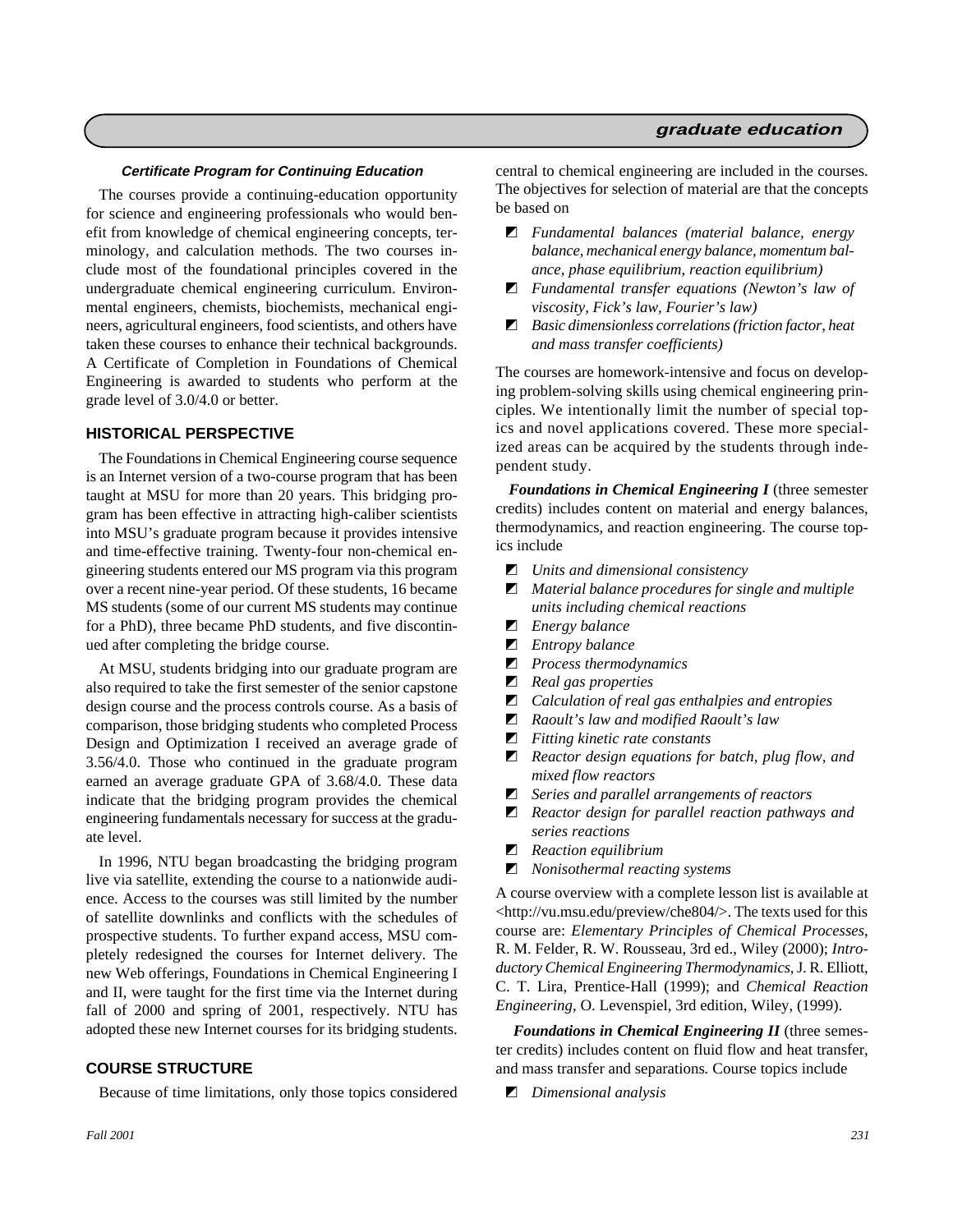#### **graduate education**

- $\blacksquare$  *Introduction to fluid properties*
- $\blacksquare$  *Macroscopic mass, mechanical-energy and momentum balances*
- $\blacksquare$  *Calculation of drag forces and friction losses*
- **z** *Pumping*
- $\blacksquare$  *Design of flow systems*
- $\blacksquare$  *Derivation of shell balances*
- $\blacksquare$  *Microscopic mass and momentum (Navier-Stokes) balances*
- $\blacksquare$  *Steady-state and unsteady-state heat conduction*
- $\blacksquare$  Analogies between momentum, heat and mass trans*fer*
- $\blacksquare$  *Convective heat transfer*
- $\blacksquare$  *Design of heat-transfer equipment*
- $\blacksquare$  *Heat transfer by radiation*
- $\blacksquare$  *Mass transfer by diffusion and convection*
- $\blacksquare$  Mass balances for differential and stagewise sepa*rations processes*
- $\Box$  *Design of gas absorption and stripping columns*
- $\blacksquare$  *McCabe-Thiele distillation method*
- $\blacksquare$  *Multi-component distillation*
- $\blacksquare$  *Liquid-liquid extraction*

A course overview with a lesson list is available at <http:// vu.msu.edu/preview/che805/>. The text used for the course is *Unit Operations of Chemical Engineering* (6th edition) by McCabe, Smith and Harriott, McGraw-Hill, New York (2001). Although this text covers many of the basics, a significant amount of supplemental material is provided in the lesson notes, especially in the area of microscopic (shell) balances.

The sequence in which some of the topics are covered is unconventional. For example, in a traditional chemical engineering curriculum, reaction engineering is typically covered after separations. We have combined reaction engineering with the material balances and thermodynamics topics to more efficiently cover stoichiometric balances, chemical equilibria, and energy balances in nonisothermal reactors. The last topic covered is separations.

The level of mathematics was chosen to make the courses accessible to students having one year of calculus. Consequently, the courses focus on the development of differential equations used in chemical engineering analysis, rather than the mathematical methods used to solve the equations analytically. To avoid requiring a differential equations course, the differential equations encountered in the courses are either separable or are readily solved numerically or graphically. In some cases, students are provided with tools for solving differential equations. For example, Foundations in Chemical Engineering I includes a set of simultaneous differential equations for two parallel reactions involving six

species. The set of equations is integrated using the fourthorder Runge-Kutta technique, and a spreadsheet is provided to execute the solution. An understanding of the concept of a partial derivative is required for both courses. Students are not asked to solve partial differential equations (PDEs) analytically, however. For instance, in Foundations in Chemical Engineering II, students use shell balances to derive unsteady-state conduction and diffusion equations—and then use graphical solutions to the resulting PDEs to do calculations involving unsteady-state heat and mass transfer.

### **CREATING A BRIDGING PROGRAM**

While Foundations in Chemical Engineering I and II can provide the chemical engineering core of a bridging program, additional bridging courses may also be needed. At MSU, bridging students are also required to take the first semester of senior design and the controls course. Although students completing this bridging curriculum do not have the depth of chemical engineering knowledge equivalent to that of a BS degree student, we have found that their increased breadth of background offers advantages that more than compensate for the lack of depth in the bridging courses. The added value of the cross-training becomes particularly obvious when a bridging student is assigned to a research project at the interface of chemical engineering and the discipline of his or her BS degree. Moreover, we have found that integration of bridging students into our graduate program enriches the educational experiences of the traditional chemical engineering students with whom they interact.

The offering of the courses on an accelerated summer schedule is especially well suited for bridging purposes. It allows students who complete a BS degree in the spring to begin graduate coursework in chemical engineering in the fall. Thus, the time investment required for students to bridge is minimal. In contrast, schools without an intensive bridging program may require students to take one to two years of chemical engineering courses before starting graduate coursework, significantly extending the time required to graduate. The summer program also provides an independent assessment of a student's prospects for success in a chemical engineering graduate program. At MSU, acceptance of a bridging student into the graduate program is conditional upon achievement of a 3.5/4.0 in each course. More information on the MSU bridging program is available at <http://www.egr.msu.edu/che/cont.ed/>.

## **DELIVERY STRATEGIES**

The use of information technology (IT) and multimedia has provided educators with a broad spectrum of tools that enhance student learning and diversify the types and loca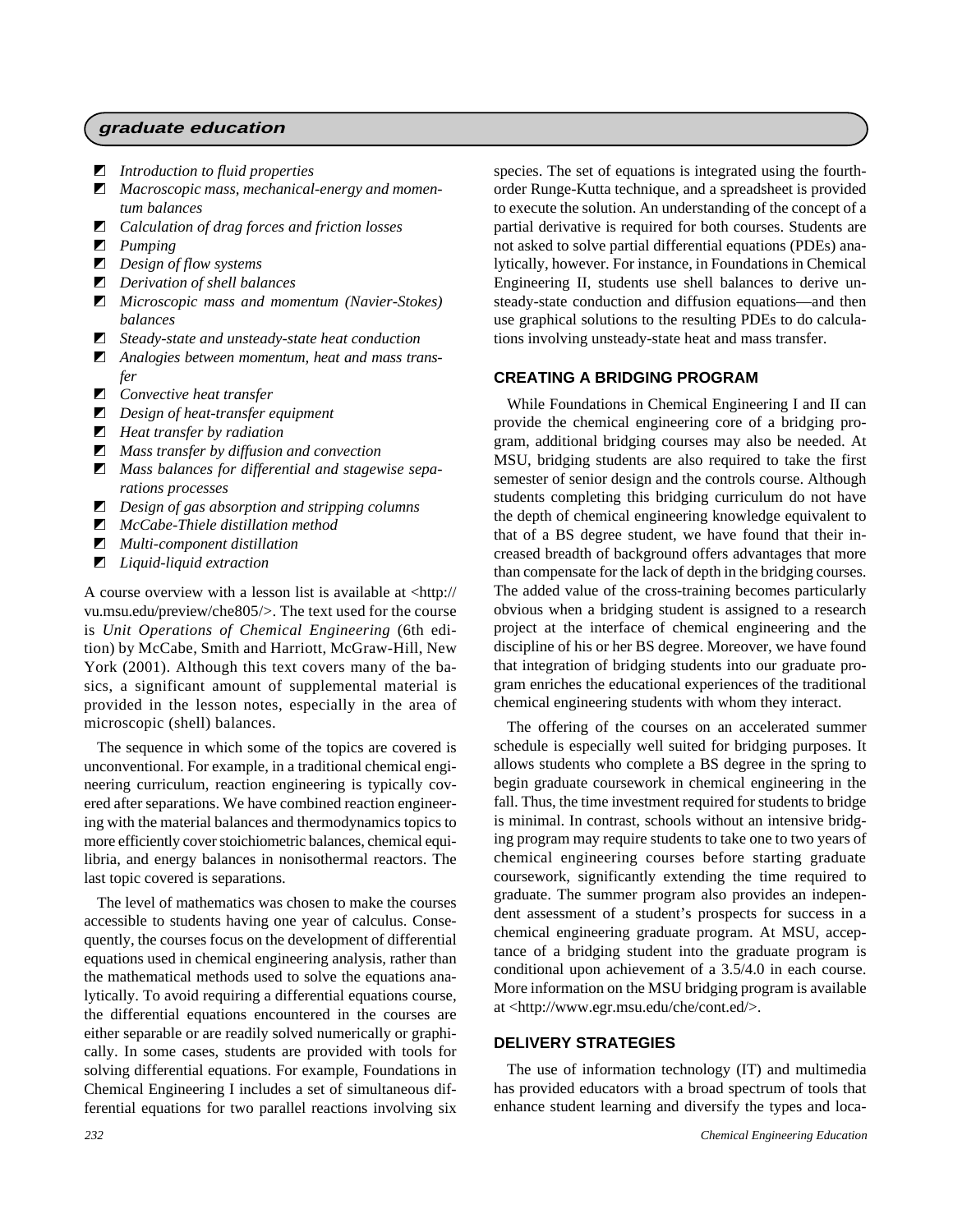tions of audiences to which technical courses may be offered. The evolution and effectiveness of these technologyenhanced learning environments have been recently reviewed by Edgar<sup>[1]</sup> and Kadiyala and Crynes.<sup>[2]</sup> IT and web-based instructional materials have been used at various levels of

classroom integration. These levels range from the fairly straightforward posting of course information (office hours, homework assignments, course schedules, communications), to synchronous or asynchronous web tutorials and course supplements,[3,4,5] to virtual or full laboratory automation,<sup>[6,7,8]</sup> to complete and self-contained courses.[9,10,11]

We wanted the course lessons in Chemical Engineering I and II to incorporate a

variety of synchronized, multimedia features—including text, graphics, sound, and the ability to annotate the text during the presentation with sketches and typed print. The tools used to develop the MSU bridging courses are discussed below, and URLs for the software are provided at <http:// www.egr.msu.edu/che/cont.ed/resources/>. The software package Clipboard 2000 was used to prepare the course lessons. Clipboard 2000 is a multimedia presentation package that can create QuickTime movies consisting of synchronized slides, sound, camera image, mouse-directed pointer, drawing via an electronic tablet, and keyboard input.

Lessons typically consist of a series of detailed outline slides containing graphics that are explained sequentially by the instructor. The mouse pointer, drawing tablet, and/or keyboard are used extensively to annotate slides and direct the student's attention, much as a professor would do when making an overhead transparency presentation. To encourage participation in the form of note taking, we provide students with a partially completed version of each slide and encourage them to complete the slides while viewing the lessons. To facilitate other options for learning, we also provide a link to the completed slides. An example lesson illustrating the multimedia format is provided on the preview site for Foundations in Chemical Engineering I <http:/ /vu.msu.edu/preview/che804/example/>.

Each course is divided into about fourteen topic areas, each of which consists of several lessons. The lessons range from about six to twenty minutes in length and are designed to be relatively short, self-contained "packets" of information. This approach helps students maintain concentration, allows busy students to view lessons during short blocks of free time, and minimizes technical problems arising from downloading large lessons. Each lesson has a set of clearly defined learning objectives and a checklist of expected proficiencies (outcomes) that should be gained by doing the lesson and associated homework. The objectives and proficiencies are intended to facilitate learning and to help students identify topics needing further study. During the lessons, students are prompted to stop the movie, answer a

*The [two courses described here] were designed to prepare students with science and engineering degrees in disciplines other than chemical engineering for graduate training in chemical engineering—and to provide continuing-education certification in chemical engineering for industrial scientists and engineers.*

> question or solve a problem, and then to restart the movie to check their answers.

> A bulletin board program, "Web Talk" developed by the MSU Virtual University (http://vu.msu.edu) is used for questions and answers. The homework assignments provide natural categories for the posting of questions and answers. The Web Talk tool has the capability for uploading files and graphics, a feature that is helpful for communicating clearly. Other "listserv" tools could be as effective, provided that categories can be established to organize conversations in the various topics. The Web Talk tool provides a search option to locate all postings for specific keywords. Administrative capability is also provided, such as tracking posts from individual students.

> The course web site also includes an electronic chat room that provides live group interaction among the students and the instructor. All entries are logged on the Web Talk for later reference. Students have commented that the chat logs are useful as review material. The most significant problem with the chat room is the difficulty in finding chat times that are suitable for all, because the participants live in different time zones and have different schedules.

> Generally, there is one homework assignment per topic. Homework is due a few days after the scheduled completion of that topic. However, because not all students progress through the course at the same pace, we have implemented a system that allows students to view the solutions as soon as they submit their homework. Each student must post a query to get the web address of the solutions. The time of the query is logged automatically and can be compared to the time the student's solution was submitted by FAX. This system has helped assure integrity without intervention by the instructor, and it frees the instructor from distributing solutions at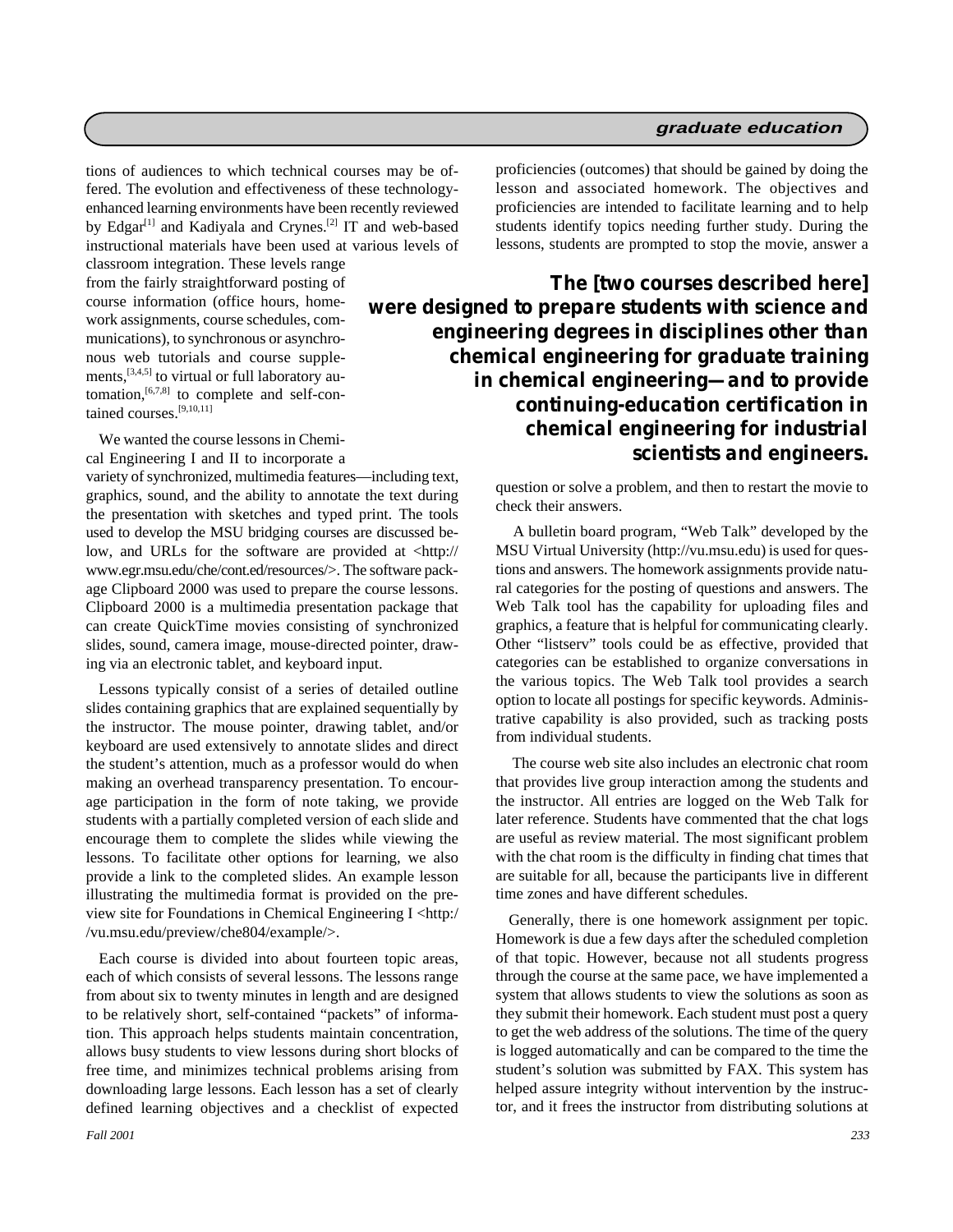#### **graduate education**

various times by FAX.

Six to seven open-book quizzes and a comprehensive final exam are administered during each course. The rigor of the exams is comparable to that found in a typical undergraduate course covering the same material. Each student designates a proctor (*e.g.*, a local librarian) to administer the exams. The proctors receive each quiz or exam by fax, allow the student the designated amount of time to solve it, and then fax the students' solutions back to the instructor. Grades for homework and quizzes are posted on the website.

#### **COURSE PRODUCTION**

The Clipboard 2000 production tool is freeware and runs on a MAC computer that costs less than \$2,500. (Clipboard 2000 is also available on a PC platform. At the time of production, however, the PC version was less well-developed than the MAC version, so the MAC was chosen for our production). The only additional equipment required is a moderate quality microphone. Although Clipboard 2000 also offers synchronized video camera recording, we chose to not use the video camera to minimize bandwidth.

Slides for the Internet course were developed with assistance from undergraduate chemical engineering students who had recently covered the concepts in their own classes. Graphics are used extensively in the slides to illustrate concepts. These graphics were generally either computer-generated by the instructors or drawn by a professional artist. The Clipboard 2000 software requires the slides to have a "gif" format, which can be prepared on a PC platform from the PowerPoint97 html output option (not PowerPoint2000). The gif images created by PowerPoint, however, are not as sharp as the screen images that can be captured using a freeware program such as "!Glance." The gif image files are named sequentially for automatic incorporation into the final lesson by Clipboard 2000.

After the lesson is recorded, Clipboard 2000 combines and synchronizes all of the tracks and compresses the output to generate the final QuickTime movie. The QuickTime movies can be delivered to the students by streaming or by posting them in the "quick start" format. We use the quick start format because MSU does not currently support a QuickTime streaming server. The lessons play as downloading continues. A software glitch caused Quicktime 4.0 to underestimate the modem download time for longer lessons and to truncate the download at the estimated time. We overcame this problem by cutting the lessons into 5-7 minute segments that are loaded in succession automatically. This sequential delivery approach is transparent to modem users, who do not notice the transitions. The quick start format also permits caching of the movies for review. Local area network (LAN) users and cable users do not experience problems with longer lessons.

#### **OBSERVATIONS AND RECOMMENDATIONS**

As with classroom presentations, practice is required to produce organized, polished multimedia presentations. During the recording process, the instructor explains the material while operating the mouse pointer, pen and tablet, and keyboard, and also advancing the slides at the proper time. Coordination of all these activities can be challenging. Because Internet students can click the pause button or rewind to review portions of the lesson, pauses and repetition that may be effective in the classroom are unnecessary and distracting in Web lessons. Preparation of a written script with cues indicating when slides should be changed is helpful. The scripts can readily be edited to maintain consistency and to improve clarity when the lessons are revised at a later date.

Development of the course materials took more time than expected. For every hour of final recorded movie, about five to ten hours were required to prepare the scripts, graphics, and slides, record the lessons, review the movies, and then make corrections. Some lessons were recorded multiple times to achieve a more polished product. The short lesson times were a benefit for these steps.

The Internet platform seems better suited for the bridging courses than the satellite-broadcast platform. The satellite broadcasts offers the possibility of live interaction between the professor and remote students during lectures via a tollfree phone service. The students did not avail themselves of this opportunity, however. In fact, most of the remote students recorded the live broadcasts to view them at a more convenient time. Students without access to a satellite downlink were mailed videotapes of the lectures. Thus, the potential advantage of synchronous delivery via live satellite broadcast was rarely realized. On the other hand, the advantages of Internet delivery—instant delivery to students virtually anywhere and at any time, plus the ability to incorporate interactive features, spreadsheets, animations, bulletin boards, live chat rooms, etc.—have the potential to make distance learning both convenient and effective.

Overall, the courses ran smoothly during the first Internet offering. The most significant problem was with students falling behind. This problem is common with distance courses[12] (both satellite and Internet). Because of periodic administrative delays, travel, etc. the course calendar must often be adjusted by the instructor. In addition, the unpredictable schedules of the students, many of whom are nontraditional students with many time obligations, require some flexibility on the part of the instructor. We recommend identifying problems with time management as early as